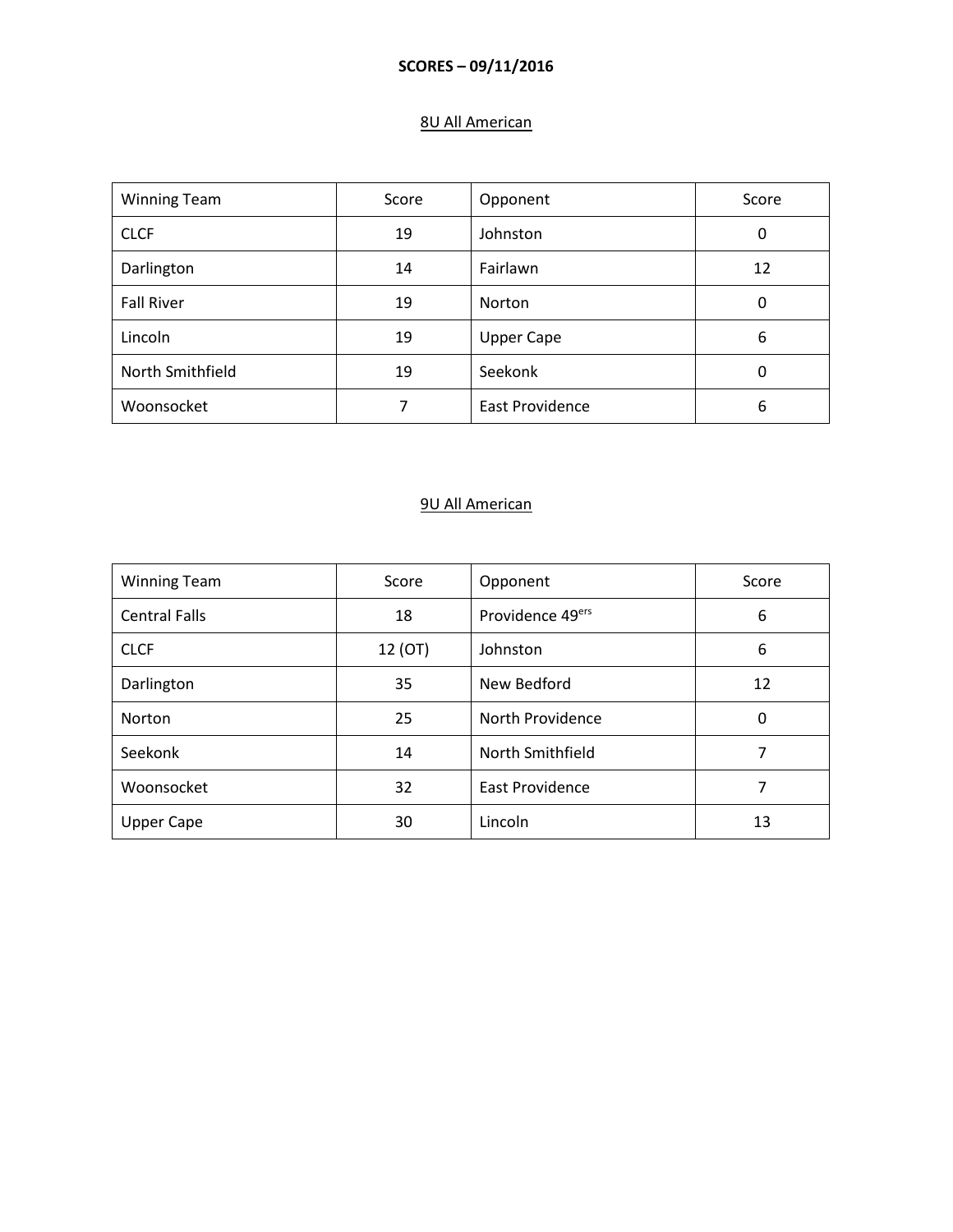### **SCORES – 09/11/2016**

# 10U All American

| <b>Winning Team</b>          | Score | Opponent             | Score |
|------------------------------|-------|----------------------|-------|
| <b>CLCF</b>                  | 29    | Johnston             | 0     |
| <b>East Providence</b>       | 19    | Woonsocket           | 0     |
| Fairlawn                     | 27    | <b>Upper Cape</b>    | 13    |
| Providence 49 <sup>ers</sup> | 16    | <b>Central Falls</b> | 14    |

#### 11U All American

| <b>Winning Team</b> | Score | Opponent               | Score |
|---------------------|-------|------------------------|-------|
| <b>CLCF</b>         | 6(OT) | Johnston               | 0     |
| Fairlawn            | 33    | Darlington             | 0     |
| Lincoln             | 19    | <b>Upper Cape</b>      | 13    |
| New Bedford         | 14    | South Providence       | 12    |
| North Providence    | 26    | <b>Norton</b>          | 0     |
| Providence 49ers    | 27    | <b>Central Falls</b>   | 6     |
| Seekonk             | 26    | North Smithfield       | 0     |
| Woonsocket          | 18    | <b>East Providence</b> | 13    |